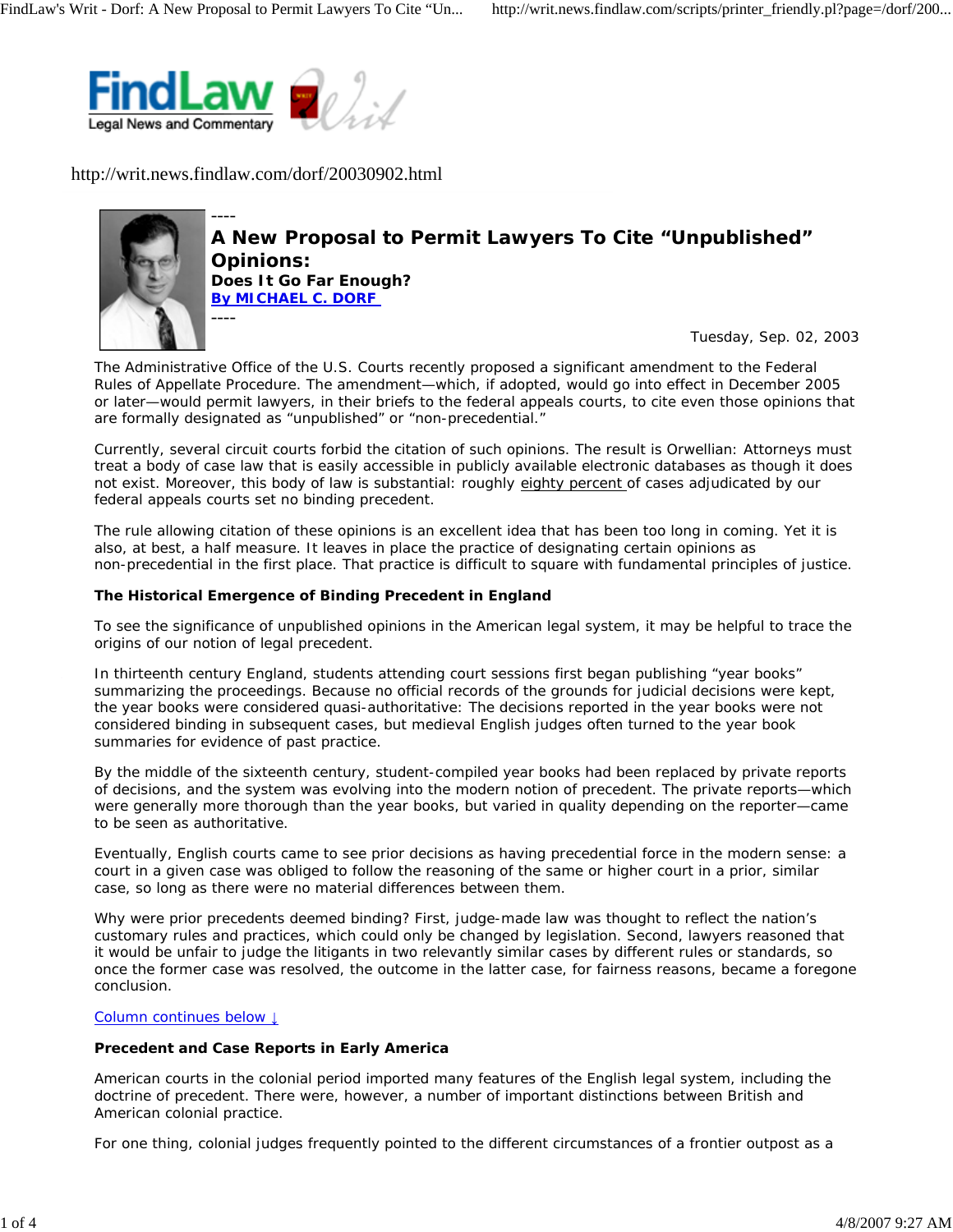reason to modify the rules followed in England.

In addition, published reports of court decisions were scarce in colonial and even post-Revolutionary America. Thus, widely available treatises like Blackstone's Commentaries on the Laws of England might in practice carry more weight than decisions of colonial and state courts.

These factors and others led American courts to adopt a less rigid notion of precedent than obtained in England. From the late nineteenth century through the middle of the twentieth century, English courts disclaimed any power to overrule prior decisions. By contrast, American courts consistently contended that they could overturn outdated, erroneous, or unworkable precedents.

#### **The Relation of Precedent to Reported Cases**

Nonetheless, even American courts gave considerable weight to precedent. Absent some very good reason not to, courts followed prior decisions.

And in one respect, precedents were followed more closely in the United States than in England. In England, it was customary for each judge of an appellate court to state his grounds for decision separately from the grounds stated by the other judges. Consequently, it was often difficult to identify the principle used to decide a case; only the facts and the outcome could be known with certainty. Each judge might cite a different principle; the court presented only the result.

By contrast, Chief Justice John Marshall of the U.S. Supreme Court established the practice of issuing an "opinion of the Court,"—a decision that gave the grounds on which a majority of the deciding judges agreed. This practice, which was also adopted by lower federal appeals courts and state courts, meant that the rules of law adopted by the American judiciary were relatively easy to identify.

Furthermore, as the nineteenth century progressed, the written opinions of American courts came to be collected in official reports. Thus, by the beginning of the twentieth century, all of the key parts of the system of American judicial precedent were in place: formal opinions spoke for the court as a whole; these opinions were usually available in official reports; and courts would routinely follow their prior rulings and those of higher courts.

# **The Emergence of Unpublished Opinions**

Even after the advent of official opinion reporting systems, not every opinion was published, in the sense of appearing in the bound copies of books. Many appellate cases simply followed prior law without breaking new ground, or were otherwise routine, and thus did not warrant space on law library bookshelves.

Such "unpublished" opinions were, however, generally regarded as valid precedents. If a lawyer thought that a prior case, despite being unpublished, was nonetheless helpful to his client's cause, he could cite it, and if the court was persuaded by the comparison, it would follow the principles set forth in the unpublished opinion.

As caseloads increased in recent decades, however, the federal appeals courts began to draw a sharp distinction between published and unpublished opinions. The latter generally are not treated as authoritative precedents, and in some circuits, cannot even be cited as the source of a good argument, what lawyers call "persuasive authority." Moreover, it is up to the judges in each case to designate whether their decision will be deemed authoritative or not.

No-citation rules have led to the perverse result that in some of our federal appeals courts, one can now cite almost anything as persuasive authority—the opinion of a court in Canada, a newspaper editorial, a fictional closing argument from "Law and Order"—except for the unpublished opinions of the very court in which the case is being argued.

# **The Rule Change: Does It Go far Enough?**

The proposed new Federal Rule of Appellate Procedure 32.1 would eliminate no-citation rules. That change is long overdue.

Prior to the widespread availability of computer databases and web publishing, no-citation rules were arguably justified on fairness grounds: only well-heeled clients could afford to hire lawyers with the time and wherewithal to search courthouse records for helpful unpublished opinions. But official court websites, free search engines like FindLaw and fee-based databases like Westlaw now put nominally unpublished opinions only a mouse-click away from most lawyers.

Welcome as the rule change would be, it would leave intact circuit rules that designate unpublished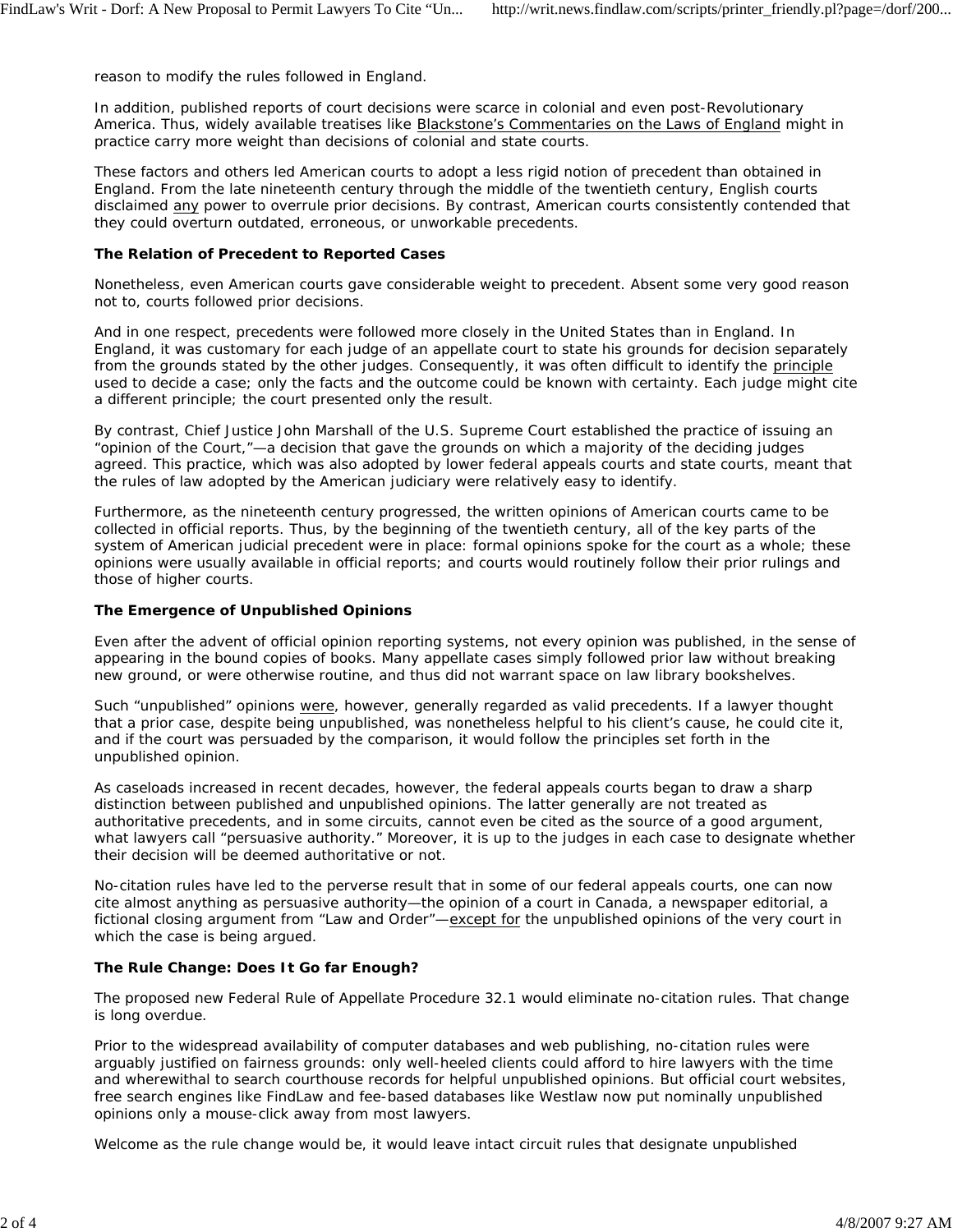opinions as lacking in precedential weight. Yet critics of the current regime argue that such non-precedential opinions are inconsistent with fundamental values.

Indeed, in the 2000 case of *Anastasoff v. United States*, a panel of the U.S. Court of Appeals for the Eighth Circuit ruled that its own rule denying precedential effect to unpublished opinions was unconstitutional. The doctrine of precedent, the court said, was well-accepted at the time of the adoption of the Constitution, and so when Article III of that document conferred upon federal courts "the judicial power of the United States," it constrained them to treat all of their decisions as valid precedents in future cases.

The *Anastasoff* ruling was later vacated as moot, and other circuits have held that their rules denying precedential effect to unpublished opinions are constitutionally permissible.

The U.S. Supreme Court has not ruled on the question. Although that Court considers all of its own opinions binding in the traditional sense, the vast majority of the decisions the Court makes set no precedent; these are decisions granting or denying review without any explanation. That practice suggests that the high Court would not be sympathetic to the argument that non-precedential opinions are unconstitutional.

Nevertheless, even if appellate rules authorizing unpublished, non-precedential opinions are constitutionally permissible, are they a good idea?

# **The Flawed Arguments In Favor of Non-Precedential Opinions**

Let's consider the arguments in favor of rules allowing judges to deem their opinions non-precedential.

Most importantly, denying precedential effect to some category of decisions is one means of coping with crowded dockets. If every written decision of a court were to set a precedent, then courts would have to pay special care to every word they wrote, in each of the opinions they produce. As a result, they would need to spend more time on each case, and the judicial system would grind to a halt.

By designating a large proportion of the appellate courts' work as "non-precedential," the current rules permit these courts to save their effort for the difficult cases. In the run-of-the-mill cases, they can explain just enough to inform the parties of the grounds for their decisions, without having to worry that any view they express about the law will bind a future court.

That idea may sound attractive, and efficient. But in fact, this justification for the rule allowing non-precedential opinions rests on a contradiction. Opinions are designated as unpublished and non-precedential because they supposedly resolve no new questions of law. If that's true, what would be the harm of granting precedential effect to unpublished opinions? Even if published, a "no-brainer" opinion will be effectively non-precedential, for by definition, it adds nothing to the existing precedents. Thus, if this rationale is taken seriously, there is no need for a rule denying precedential force to unpublished opinions.

One suspects, therefore, that courts have been abusing the unpublished opinion.

And indeed, there is anecdotal evidence from lawyers and former law clerks that appellate courts frequently designate an opinion as unpublished (and thus non-precedential) because a case is difficult, not because it is easy. Rather than wrestle with hard questions, courts produce conclusory opinions that purport to treat unresolved issues as though they were well settled.

Accordingly, the argument for treating all opinions in fully litigated cases as precedential is strong. In those cases that truly do break no new ground, giving unpublished opinions full precedential effect would have no discernible impact. And in this kind of easy case, there is no rule against writing opinions that are short and to the point—thus saving judicial resources. But in other, harder cases, the requirement of publication will have a salutary effect: Knowing that all of their decisions will have an impact in future cases, courts will find it harder to use the unpublished opinion to disguise the fact that they are resolving novel and difficult questions.

The best argument for retaining the possibility of non-precedential opinions may be pragmatic. Courts appear to be under no obligation to write an opinion at all. If docket pressure is strong enough, courts could respond to a rule designating all their opinions as precedent-setting by issuing summary orders affirming or reversing the trial court judgments they review, without ever explaining the grounds for their decisions.

These orders would technically set precedents. But no one would be able to tell what they meant. In other words, perversely, the impact of a rule abolishing non-precedential opinions could be that courts produce even weaker, rather than stronger, justifications for their decisions.